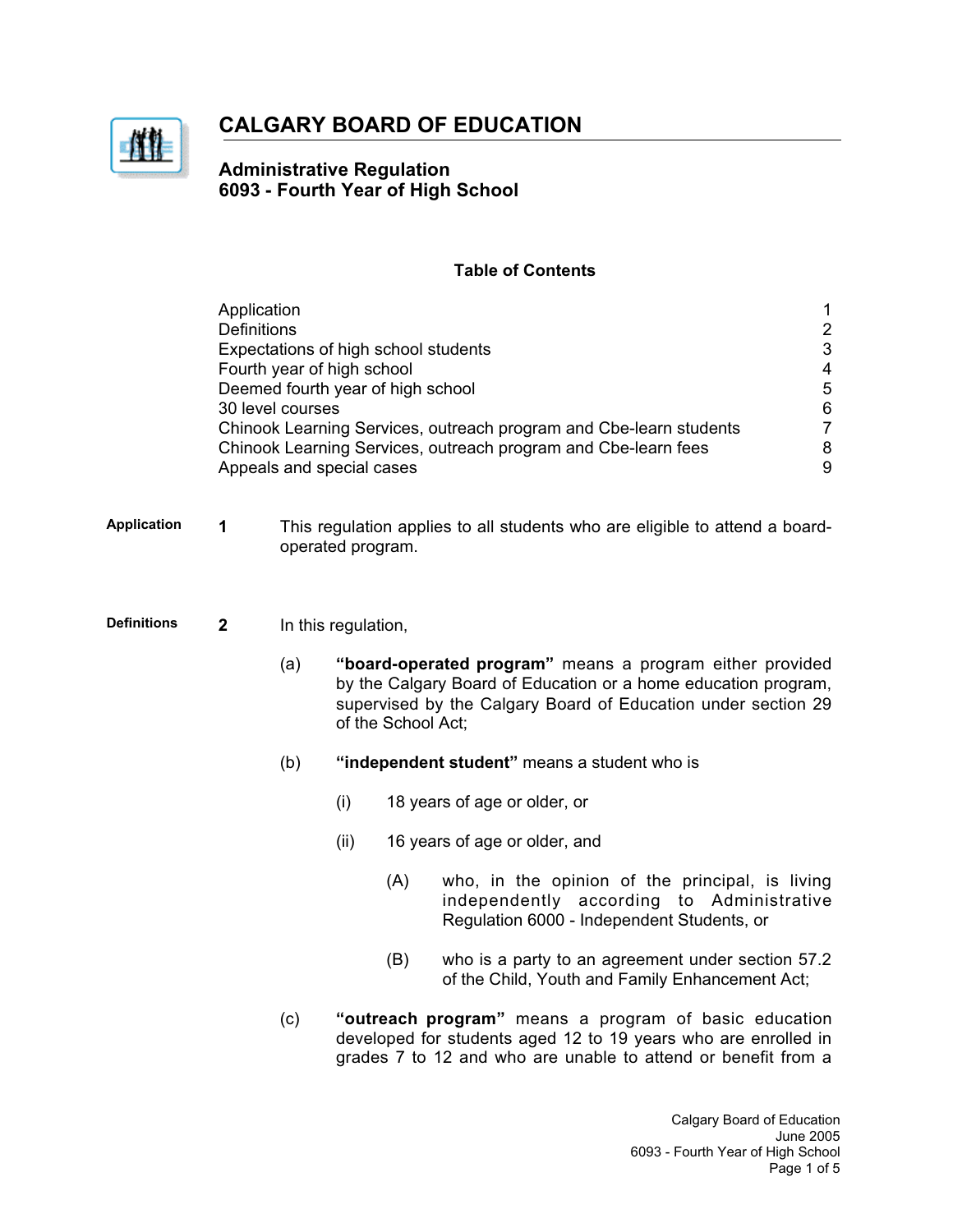regular school program;

(d) **"parent"** means parent as defined in section 1(2) of the School Act;

#### (e) "**resident student**" means

- (i) a student who is entitled to attend a board-operated program without the payment of tuition fees, provided that the student's parents or guardian resides within the Calgary Board of Education district and is not a separate school supporter or a Francophone school supporter,
- (iii) the student is an independent student, residing in the Calgary Board of Education district, or
- (iii) a resident student as otherwise defined in section  $1(1)(x)$ of the School Act.
- **Expectations of high school students 3(1)** A student who is admitted to a high school program of study is expected, in most cases, to complete their high school education in three years depending on the student's needs and the breadth and scope of the student's program.
	- (2) All high school students must demonstrate commitment and responsibility in pursuing their program of studies through
		- (a) realistic program planning,
		- (b) enrolment in the number of credits required by the school,
		- (c) successful completion of all or most courses,
		- (d) regular attendance, and
		- (e) compliance with the school code of conduct.
- **Fourth year of high school 4(1)** The purpose of a fourth year of high school in a high school setting is to complete a program of studies or to meet exceptional needs or circumstances. A fourth year of high school education is not for the purpose of upgrading.
	- (2) Notwithstanding sections 3 and 4, a principal may waive the restrictions on high school registration for the following students if the student is 16 to 19 years of age as of September 1 of a school year if the principal determines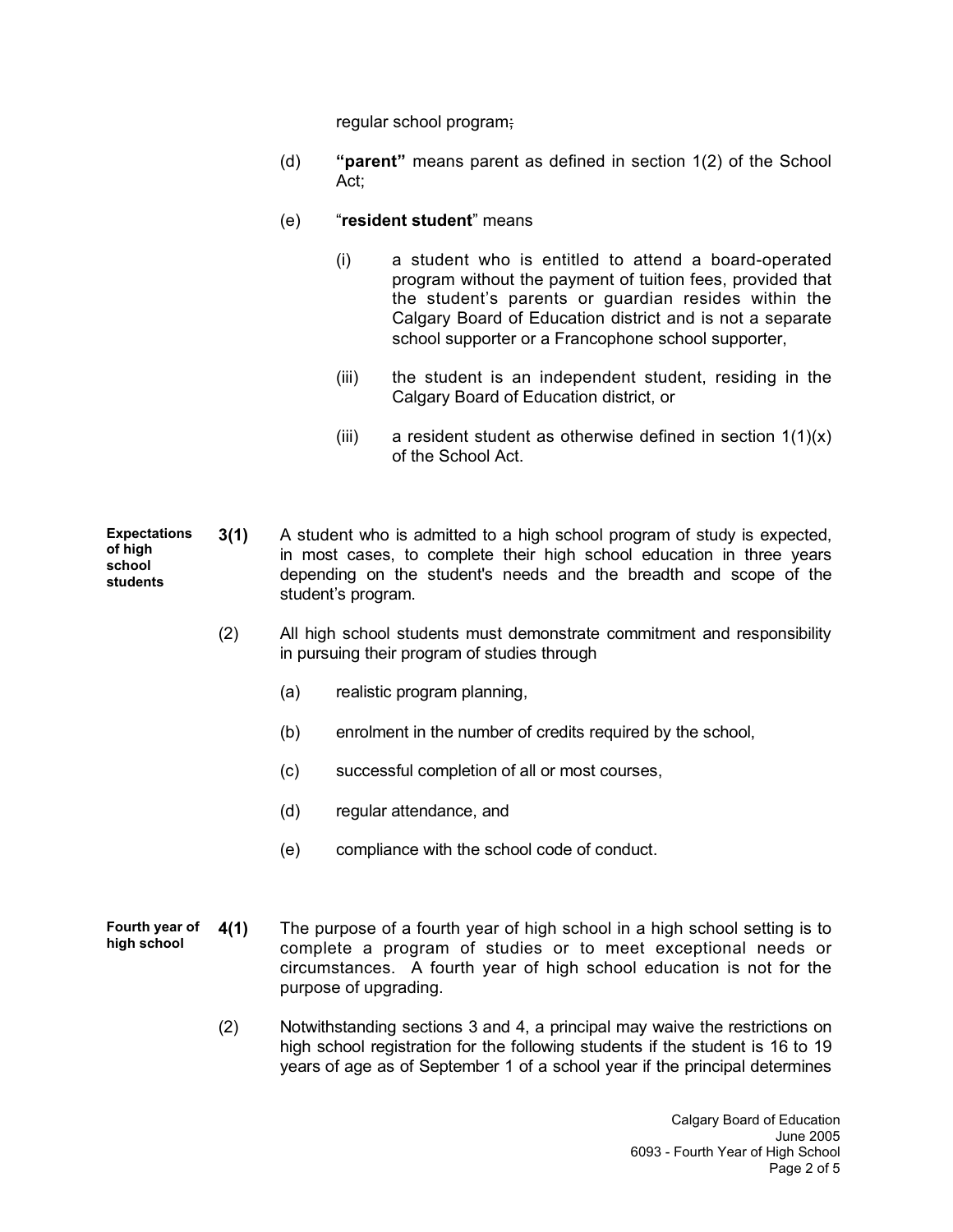that (a) the student needs a fourth year of high school in a regular high school setting; (b) the student has demonstrated commitment and responsibility in planning and pursuing high school studies, (i) by attending classes regularly, (ii) successfully completing all or most courses, (iii) planning a course load each year to meet or exceed the expectations of the school; and (c) the student has complied with the school code of conduct. **Deemed fourth year of high school 5** Students will be deemed to require a fourth year of high school in a high school setting if the student has complied with the school code of conduct and (a) the student has participated in a high school program, planned in conjunction with a guidance counsellor, requiring four years of high school; (b) the student is, or has been, registered at the high school level in one of the following: (i) English as a Second Language, (ii) Integrated Occupational courses, or (iii) a program which cannot reasonably be completed in a three-year period, such as a program which combines academic and fine arts elements, provided that the program is extensive in scope, full in terms of course load, and planned with a guidance counsellor or a teacher advisor in the student's Grade 10 year;

- (c) the student has special education needs that support a fourth year of high school in a high school setting as outlined in their current Individualized Program Plan; or
- (d) if, in the opinion of the principal, there are other valid reasons to justify a fourth year of study.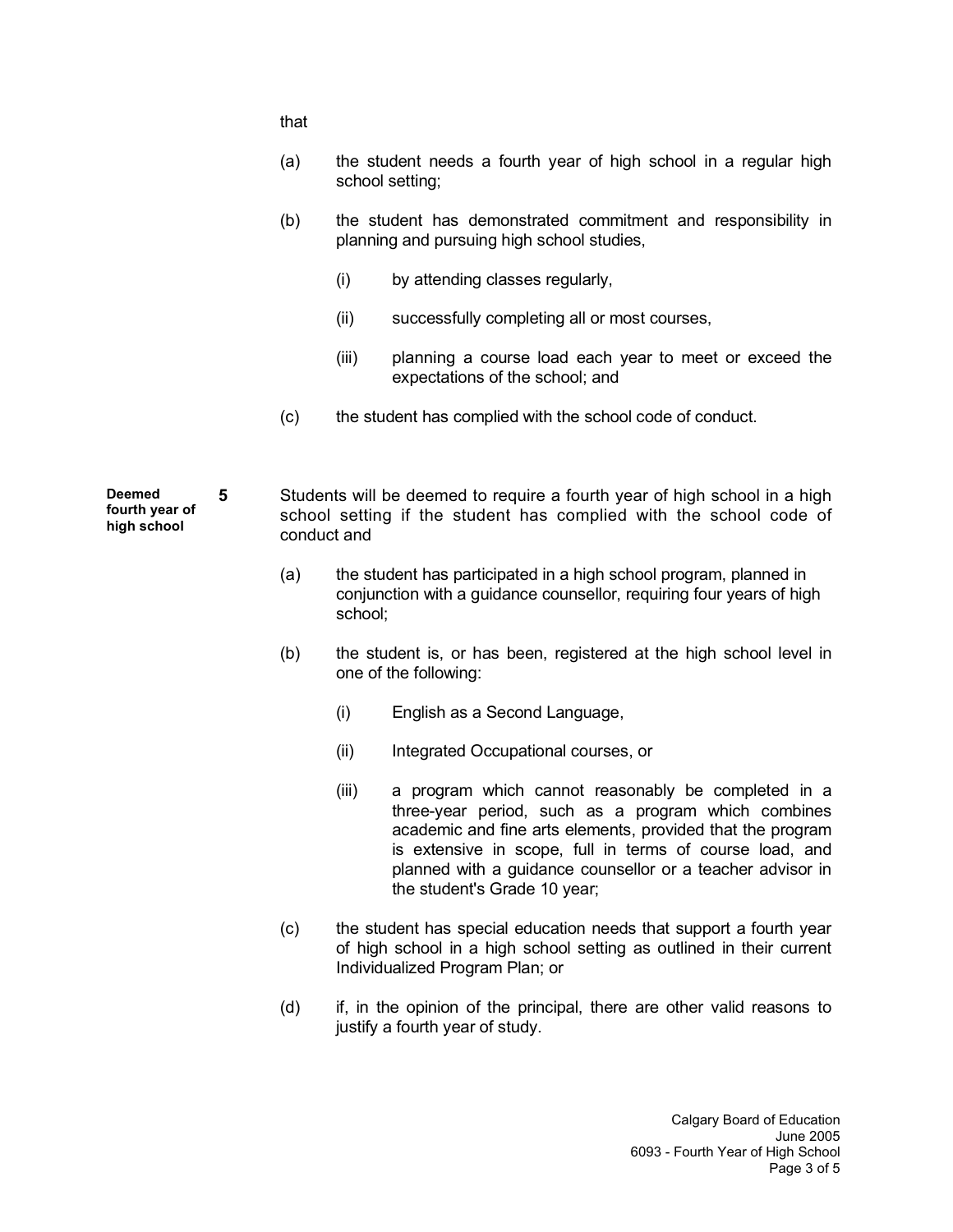**30 level courses 6** Repetition of a 30-level course at a high school is subject to the following provisions:

- (a) students will be permitted to repeat a 30-level course only if it can be scheduled within three years or, in the case of students for whom a fourth year is approved, four years; and
- (b) students who are registered in a 30-level course will not be permitted to apply for re-registration in the course until after it has been completed.
- **7(1)** The following students will be referred to Chinook Learning Services, a Calgary Board of Education outreach program listed in Administrative Regulation 3090 - Outreach Programs, or Cbe-learn:
	- (a) students who are 19 years of age as of September 1 of a school year; and
	- (b) students who are 16 to 18 years of age as of September 1 of a school year and who have attended, or registered to attend, a high school program
		- (i) in six semesters, or
		- (ii) three ten-month terms, or
		- (iii) their equivalent in terms of months of attendance or instruction; and
	- (c) students who are 16 to 18 years of age as of September 1 of a school year and who will not reasonably be able to complete their program within a fourth year of high school.
	- **8(1)** Resident students who are 19 years of age or less on September 1 of a school year and who attend or have been referred to attend Chinook Learning Services, or a Calgary Board of Education outreach program, or who are enrolled in or referred to Cbe-learn, do not pay tuition fees but are responsible to pay Chinook Learning Services, outreach program, or Cbelearn fees, as the case may be.
		- (2) The Director of Chinook Learning Services, the principal with designated responsibility for an outreach program, or the Director, Innovative Learning Services, may waive fees for students who are unable to pay them provided that

**Chinook Learning Services, outreach program and Cbe-learn students**

**Chinook Learning Services, outreach program and Cbe-learn**

**fees**